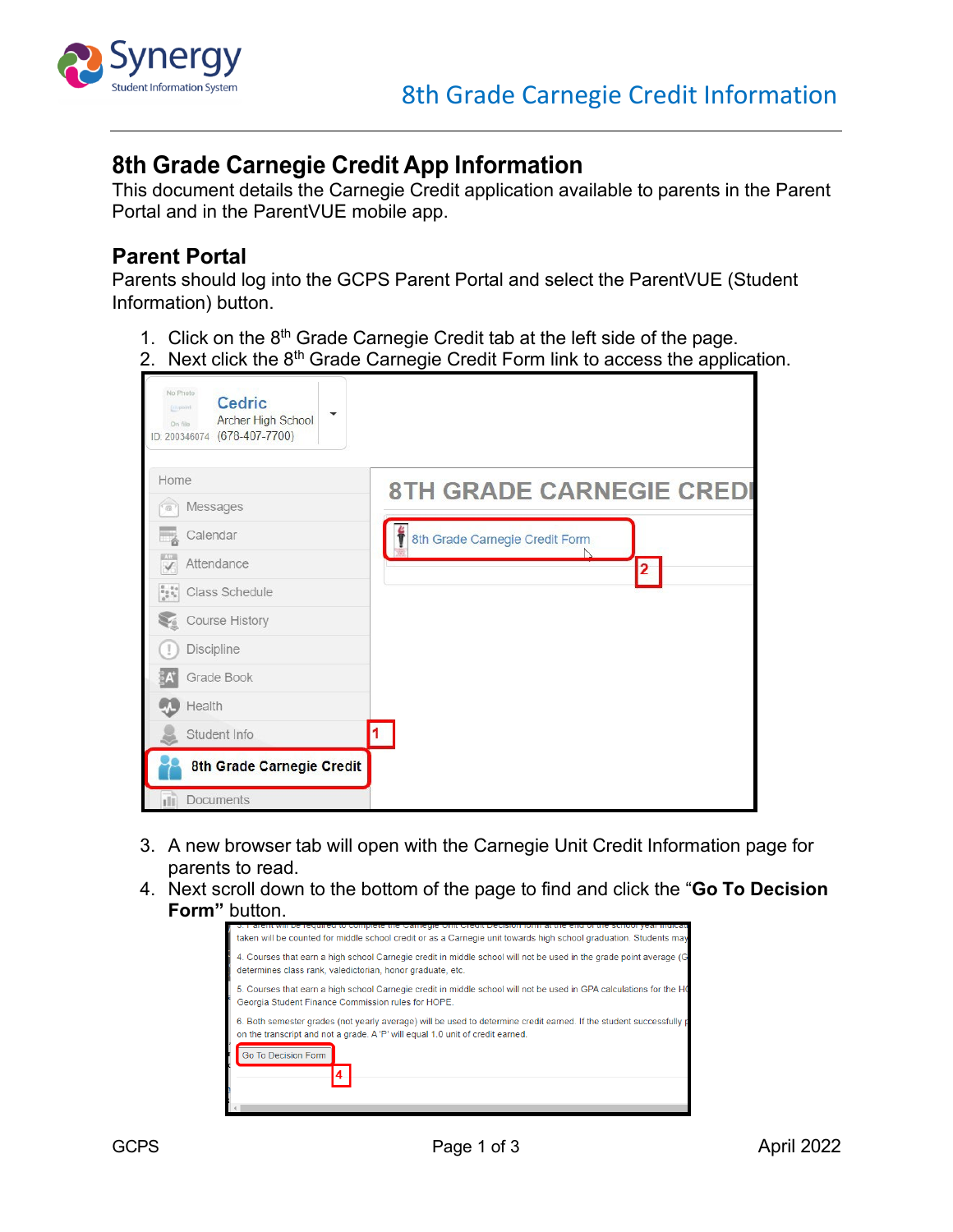

- 5. The Carnegie Unit Credit Decision Form will open. This screen will only show for 8<sup>th</sup> graders with valid HS level coursework.
- 6. The student and parent information will show.
- 7. Parents have the option to mark **I DO** or **I DO NOT** for each HS level course the student has taken.
- 8. Once those fields are marked, the parent must type their signature.
- 9. After completing their selections and entering the signature, the parent should click the Done button.

| <b>Carnegie Unit Credit</b>                                                                                                                                                                                                                                                                                                       |                                               | Home                                                                                             |  |      |          |  |  |
|-----------------------------------------------------------------------------------------------------------------------------------------------------------------------------------------------------------------------------------------------------------------------------------------------------------------------------------|-----------------------------------------------|--------------------------------------------------------------------------------------------------|--|------|----------|--|--|
| If you select I DO, you are requesting that your child receive a Carnegie Unit for the selected course. Your child<br>high school.<br>If you select I do <b>NOT</b> , you are requesting that your child not receive Carnegie Unit for the selected course. You<br>again in high school in order to meet graduation requirements. |                                               |                                                                                                  |  |      |          |  |  |
| Parent/Guardian   Charlie Roberts                                                                                                                                                                                                                                                                                                 |                                               |                                                                                                  |  |      |          |  |  |
| <b>Student Name</b>                                                                                                                                                                                                                                                                                                               | Student ID 200453033<br><b>Shanna Roberts</b> |                                                                                                  |  |      |          |  |  |
|                                                                                                                                                                                                                                                                                                                                   |                                               |                                                                                                  |  |      |          |  |  |
|                                                                                                                                                                                                                                                                                                                                   |                                               | <b>Carnegie Unit Credit Approved Course(s)</b>                                                   |  | I DO | I do NOT |  |  |
| <b>ALGEBRAI</b>                                                                                                                                                                                                                                                                                                                   |                                               |                                                                                                  |  |      | ✔        |  |  |
| <b>PHYSICAL SCIENCE</b>                                                                                                                                                                                                                                                                                                           |                                               |                                                                                                  |  | ☑    |          |  |  |
| <b>SPANISH I</b>                                                                                                                                                                                                                                                                                                                  |                                               |                                                                                                  |  |      | ✓        |  |  |
| Parent/Guardian Signature <sup>®</sup>                                                                                                                                                                                                                                                                                            |                                               |                                                                                                  |  |      |          |  |  |
| Date Last Submitted 05/05/2021 15:07:56<br>Indicates required field.                                                                                                                                                                                                                                                              |                                               |                                                                                                  |  |      |          |  |  |
|                                                                                                                                                                                                                                                                                                                                   |                                               | By clicking the Done button below, you are digitally signing this form with the above signature. |  |      |          |  |  |

10.A confirmation window will appear to show the parent's submission was successful.